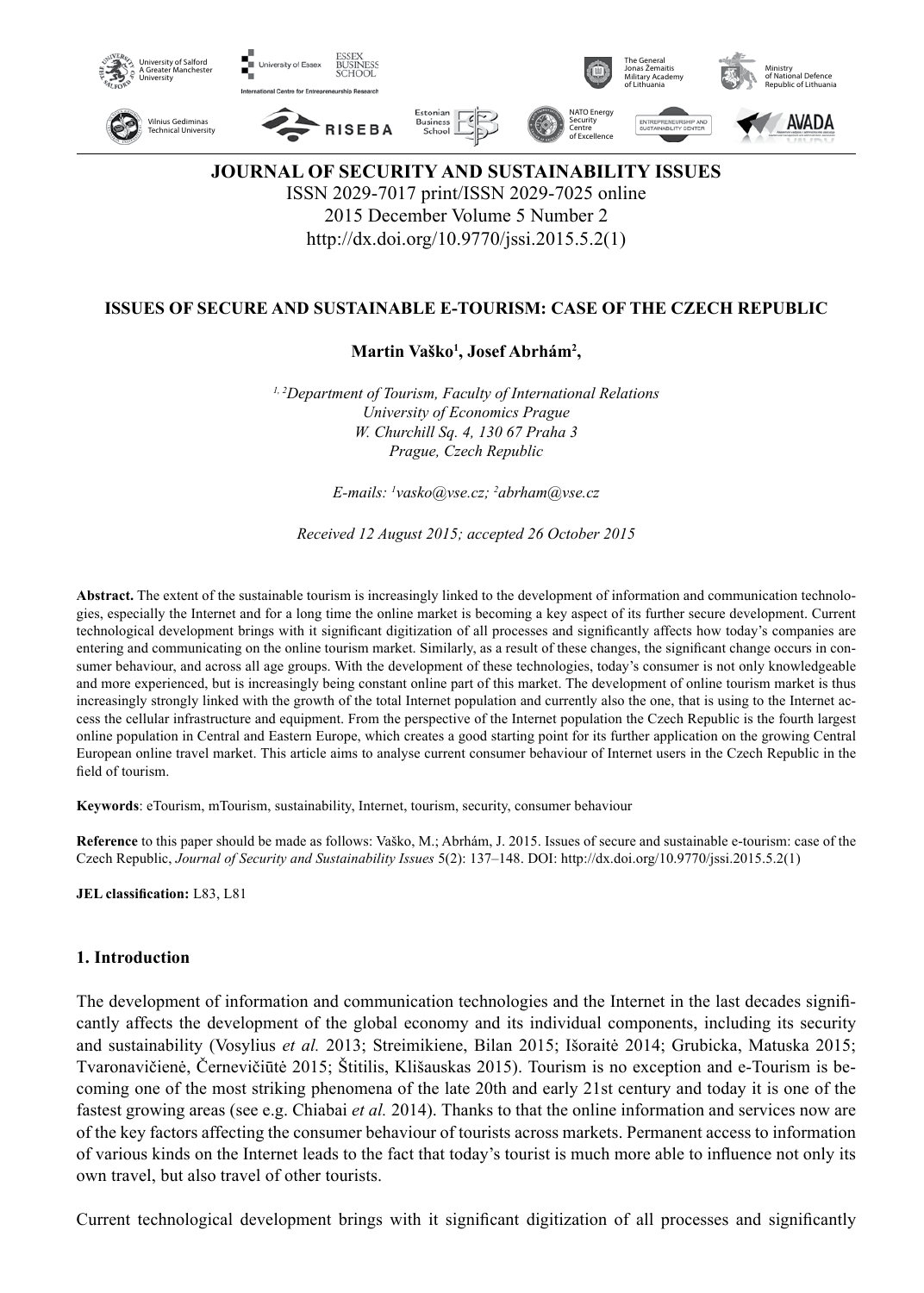affects how innovatively today's companies are entering and communicating on the online tourism market (Išoraitė 2014; Tvaronavičienė, Černevičiūtė 2015; Rezk *et. al.* 2015; Išoraitė 2015). Similarly, as a result of these changes, the significant change occurs in consumer behaviour, and across all age groups. With the development of these technologies, today's consumer is not only knowledgeable and more experienced, but is increasingly being constant online part of this market. The development of online tourism market is thus increasingly strongly linked with the growth of the total Internet population and currently also the one, that is using to the Internet access the cellular infrastructure and equipment. From the perspective of the Internet population the Czech Republic is the fourth largest online population in Central and Eastern Europe, which creates a good starting point for its further application on the growing Central European online travel market (Indrova *et al.* 2015; or Herget *et al*. 2015).

This article aims to analyse current consumer behaviour of Internet users in the Czech Republic in the field of tourism. Due to absence of relevant data in this field in the Czech Republic own investigation of consumer behaviour of Internet users was part of this project, is carried out in period from November to December of 2013. The primary objective of this survey was to provide data characterizing the current position of the consumer in the sector of tourism. The secondary objective then was to create a default database for further comparison of the evolution of changes as a result of current and future development trends in eTourism on the domestic market and create the possibility of comparison with the development of the advanced countries of Europe, or the world.

## **2. Theoretical and methodological base**

# *Theoretical base*

As stated by Buhalis and Law (2008) innovation and technology have developed hand in hand with tourism. From the 90th years of the last century, information and communication technologies contributed to the global transformation of tourism. A significant attribute of the current development is, for many years, undoubtedly Internet. Due to the significant increase in Internet penetration in the last decade it has seen a significant increase of eTourism which according Buhalis (2003) is the digitization and innovation of all processes and relations in tourism, which enables stakeholders to maximize their operation and efficiency. Authors Zelenka and Paskova (2012) in their glossary define generally eTourism as a label for connection of tourism and digital media, today especially with the Internet.

The reasons why the tourism sector is ideal for business on the Internet, are primarily product and service features that are marketable in the electronic environment. Peterson *et al*. 1997, Garín - Muñoz & Pérez- Amaral, 2010 see low cost, generally, as the key to the success on the Internet, nonmaterial values and high differentiability, which products and services in tourism represent. However, due to these features a high risk is related to the purchase, and as Buhalis  $\&$  Jun (2011) state, this is the real reason why the customer goes on line and looks for as much information as possible to eliminate the perceived risk. At the same, Buhalis and Jun (2011) note that online booking of tourism products and services is considered to be the most successful eCommerce capitalization.

Equally significantly, the consumer behaviour is now affected by social media. Today's tourist is not only influenced by the information obtained from a distribution channel offering mainly reviews of clients who actually consumed the offer and decided to share their experiences through social media, will be in the viewfinder as factors that will radically affect the behaviour of today›s consumer. The importance of this is statistically proven: up to 65 % of tourists from all over the world use sites related to tourism on social media (Rose 2011). With the development of ICT, the literature points to the emergence of a new type of user called prosumer (Kaplan & Haenlein 2010). The word is a combination of words Producer (PRO) and Consumer (SUMER), a new generation of customers who generate information (reviews, comments, videos, photos, etc.) and share them with others while, at the same time, they search other people's information for their own benefit. What is important to know about this expanding group: they trust their peers or other users/colleagues/friends more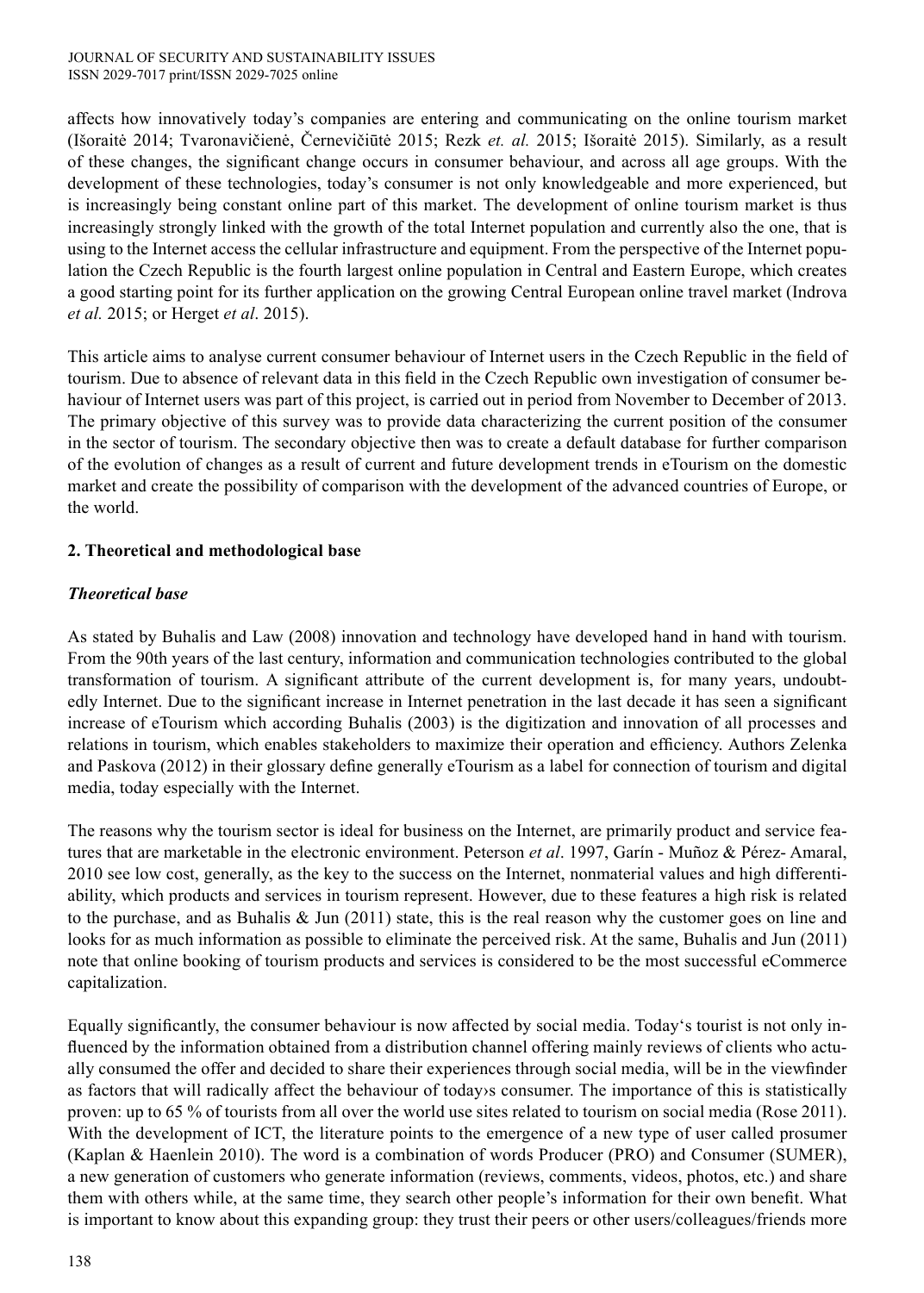than the information from professionals or businesses themselves. They might even not notice that they were addressed by marketing departments through distribution channels such as television, radio, magazines, websites, etc. Opinions of people from the same community they usually consider relevant and unbiased (Rodriguez 2009).

Rodriguez (2009) goes on to subdivide these prosumers into native digital users, digital immigrants and digitally conscious people. The first group are so-called native speakers of the Internet language. They were born into the information and knowledgeable society and consider it natural to accept new applications. The second group, the digital immigrants, is formed by the generation of users aged around 30-50 who are at the peak of their careers and do not have sufficient time to become familiar with new technologies. If they wanted to keep up with the society, they would have to put in a lot of effort. The last group are digitally conscious people who have enough time and readiness to learn about the latest releases.

Currently, the mobile Internet and mobile technologies are starting to be a key aspect for the further development of eTourism. If we go from definition of eTourism from Buhalis (2003), we can define mTourism as a set of digital activities that tourism bodies make through a mobile device (Vasko 2013). A significant trend that mobile technology brings today is to strengthen the influence of the customer. Mobile phones and tablets have become an integral part of his life, as confirmed by the results of numerous studies. Travelling with technology is becoming common phenomenon, and by Molz (2012), we can talk about these tourists as "flashpackers". It is a neoplasm that refers to the current situation when in their backpack; people are packing their digital devices such as laptops, smartphones and tablets, to be able to stay online during the trip.

Consumer behaviour (Koudelka 2006) is one of the levels of human behaviour. It includes both the reasons that lead consumers to use certain goods and ways in which they perform, including the effects that accompany this process. It also includes how they subsequently behave after consumption of the goods. In relation to the use of the Internet and its impact on consumer behaviour in tourism here can be included what devices users use to connect to the Internet and to plan their journeys, how to look up for information and services, structure and sources of information, what is susceptible to their decision making, with what equipment they book their stays at hotels or flights, and how much time users spend on the Internet during their holidays, etc. From this perspective, the current level of development of current technology gives consumers the opportunity to perform a variety of new activities, which is reflected not only in practical action but also in a change in the characteristics of its behaviour.

The behaviour of tourists who make extensive use of the Internet and ICT has recently changed radically, according to Sigal (2012), and also significantly affected the tourism sector, namely, in principle, in two different waves. On the one hand, in terms of content, consumers are involved in its creation: they write reviews on accommodation facilities in which they have stayed, they propose new activities, get in touch with other tourists and create new experiences, etc. All of the above influences the decisions of other passengers, thus significantly change their consumer habits. On the other hand, in terms of technology, new devices (such as tablets, smartphones, etc.), technologies (maps, geotagging, etc.) and connectivity (Wi-Fi, 3G networks, etc.) make such behaviour easier and that is before, during and after the actual consumption process.

The use of technology in the context of consumer behaviour is influenced by lifestyle changes - technology serves as a mark of fashion, or social status, allowing us to link the activities of work and leisure, allow us to change the ways of communicating and sharing experiences. In addition, individual technologies do not act separately, but there is a greater extent than before to more complex solutions and applications. This overlap strongly influences the actual buying process in all its stages. Mobile technologies allow us to fundamentally change the time needed for own decisions and more or less blend the different phases of consumer behaviour (Vasko 2013). In addition, the development of mobile applications and implementation of new technologies into mobile devices are creating ideal conditions for their wider use, which is now increasingly moving into the area of self-consumption in the place of residence. At the same time mobile technology offers more options and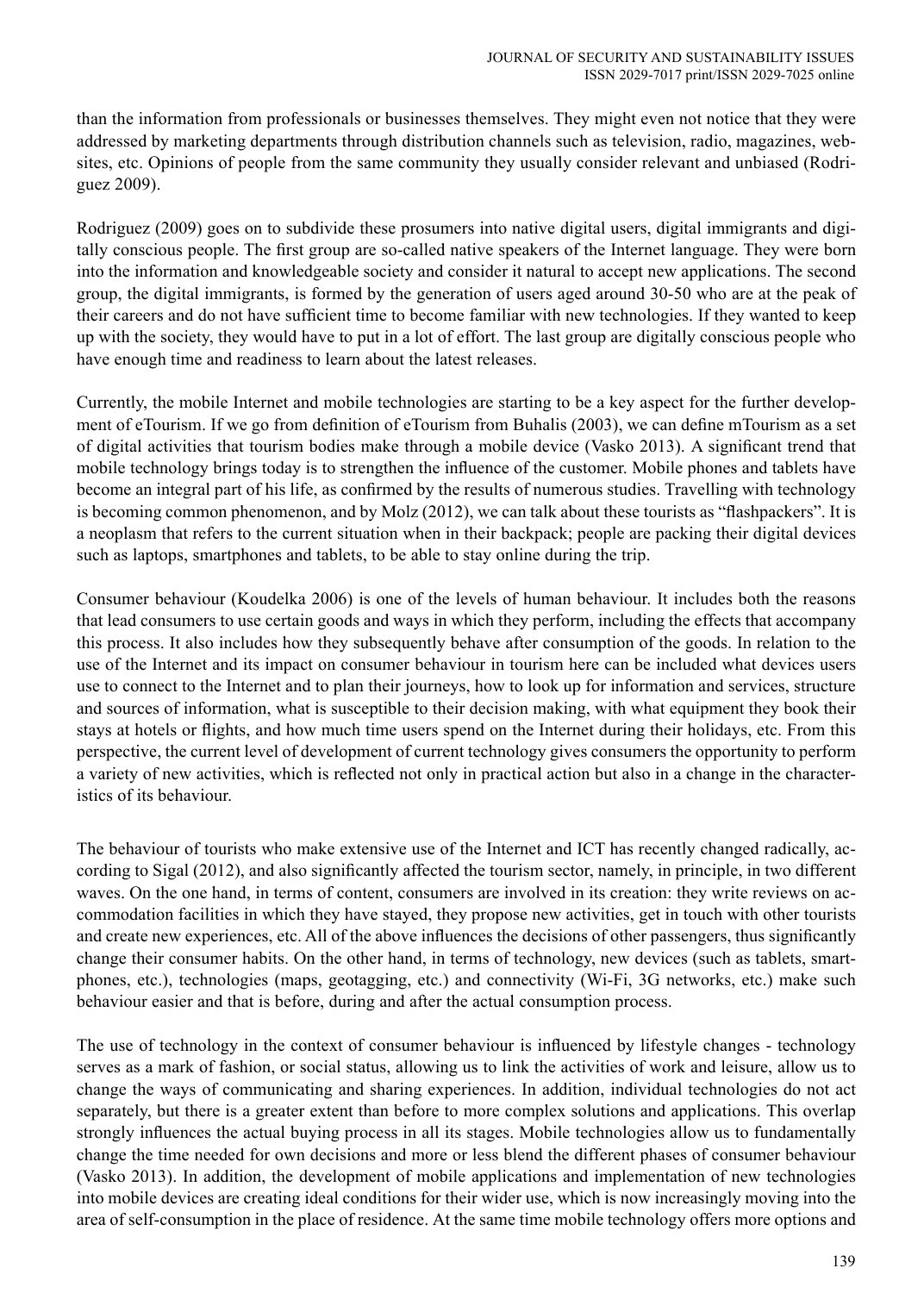time flexibility, which is reflected primarily in the use of services at the last minute, but offers great potential in terms of travel management (its changes) within own trip duration. Mobile technology brings a deeper and broader opportunity for further development eTourism (Vasko 2013).

## *Methodological base*

For obtaining the basic empirical data was used statistical method of quantitative research based on respondent questioning. Statistical survey was done by indirect questioning on random respondent sample, so the results can be considered as unbiased and generalized on whole population. Statistical survey was done in accordance with the generally valid methodology for all steps of survey: sample design, data collection instruments, statistical adjustment of data, data processing and final data analysis. For creating the questionnaire were used mainly direct questions with closed answers. In some cases were used questions with semi-opened answers or with multiple choices. As a result of the survey were obtained data file with nominal-polytomous or ordinalpolytomous variables. The evaluation of the results has been done by simple statistic methods using descriptive methods and contingency tables.

Creating of the questionnaire was based, besides its own objectives, on similar researches abroad - mainly research of the company PhoCusWright's in order to make a comparison of the results with several studies of this company focused on both the European and international tourism services market. The choice of this company was not accidental, as it is a reputable company operating on the international market, which is dealing with this issue for many years and their services are also used by major companies in the distribution of tourism services around the world - such as GDS Amadeus, Sabre, IATA and more. The questionnaire was divided into two parts - the first general one focused on the overall impact of the development of online travel market in the Czech Republic, or its impact on consumer behaviour of Internet users. In the second part, we tried to capture the cumulative impact of the development of mTourism probably as significant future driving force for its further development.

The actual survey was conducted by CAWI (Computer Assisted Web Interview). To obtain a relevant sample of respondents in the dissemination of the questionnaire was used a potential of social networks and e-mailing. Some respondents filled out the questionnaire in the form of direct links with mobile devices. However, from the perspective of resource site visits with the questionnaire predominant a form of direct link over social networks (Facebook) clearly and was 98 %. On the other hand, it is expected that a large number of survey respondents primarily receiving information from social networks used to access also the direct link with the questionnaire. The overall scope and complexity of the questionnaire (25 questions mostly structured) was also reflected in the total final number of completed responses. In the period, the questionnaire was opened by 1129 respondents, finally was completed by 676 respondents, representing 59.88 %. To a full 52 % of respondents completing took approximately something between 5-10 minutes, to the next about 18 % of the respondents filling took 10 to 30 minutes.

In terms of territorial distribution of respondents the largest proportions of respondents was in Prague (39 %), Central and Southern region (12 %), various other regions then have a relatively equal representation. For selfevaluation was used after cleaning 625 questionnaires. From this amount 46.5 % respondents were men and 53.5 % women.

Development of own contribution is based primarily on the methods of analysis, synthesis and scientific reasoning.

## **3. Results**

The current research is divided into two main parts. The first part of it focuses on the general specifics of the impact of the Internet on consumer behaviour in tourism. Then the second part deals exclusively with mTourism and its impact on consumer behaviour of Czech citizens. Subsequently in both cases the particular stages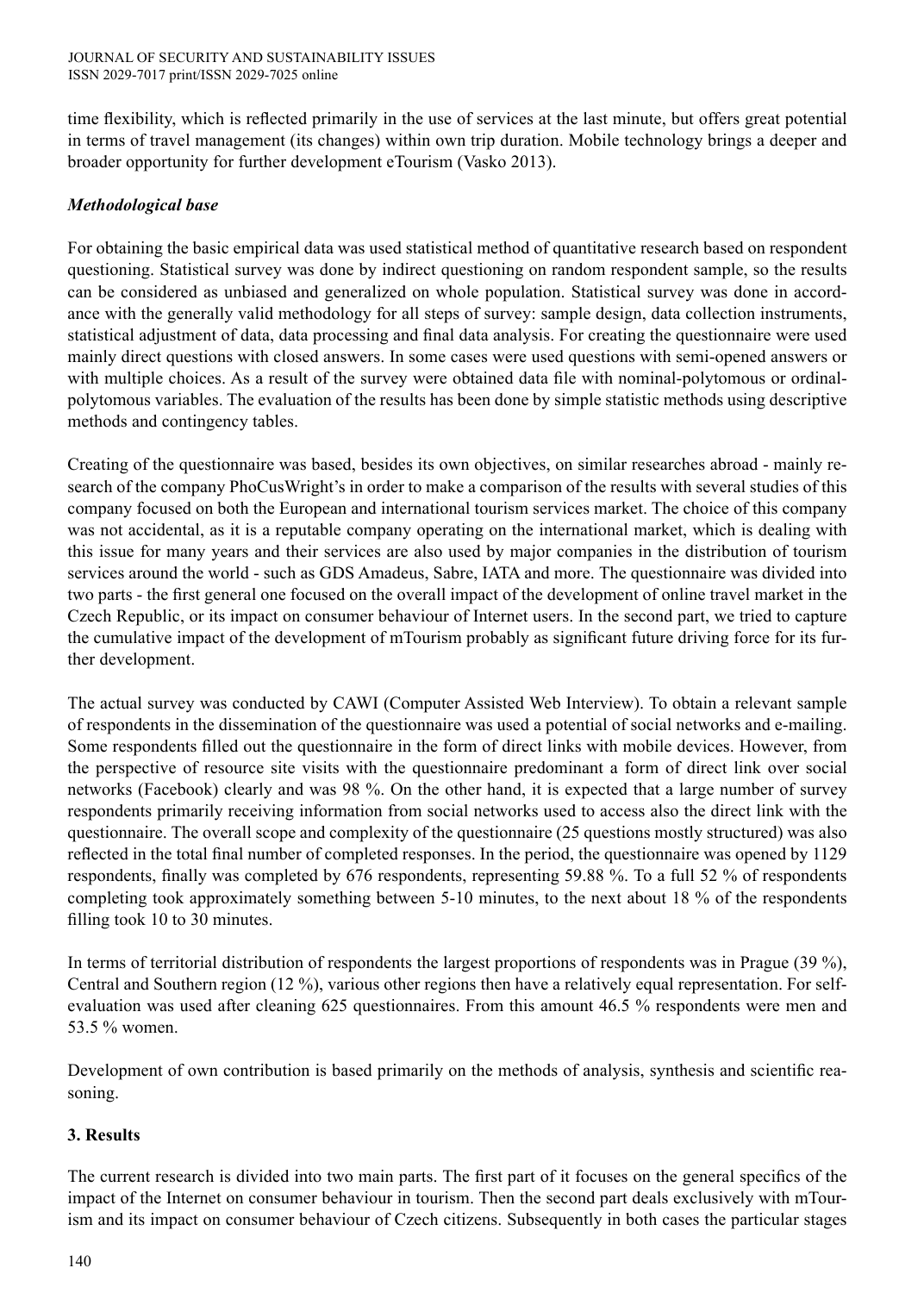of the purchasing process of consumers were examined, namely it was a phase:

- $\bullet$  purchase planning, including searching for information;
- choice of services and comparing options;
- $\bullet$  the purchase itself;
- $\bullet$  enjoying the services;
- post-purchase, including the experience and feedback of tourists.

Both parts are closely connected and in many aspects the contents overlap. In terms of the research objectives, however, it is very interesting to analyze them separately.

## *E-Tourism and general characteristics of consumer behaviour*

Based on the research and the following analysis of relevant data it was found that in the Czech Republic the Internet is used by more than 90 % of Internet users to plan their travels. The chart (Fig. 1) below clearly shows that planning their trips with the help of the Internet is used most by people under 34 years of age. Tourists over 35 also use the Internet, but mainly the male population. In contrast to the development of the Internet population we can see lesser activity especially in the older age population, which is generally relatively large in the Czech Republic. It can be concluded that in the tourist information field these users are still not as experienced and more general use of the Internet prevails among them.



Figure 1. Usage of Internet for trip planning by gender and age

Looking at the devices used by most Internet users who plan their journeys, it is naturally a PC which still dominates over mobile devices (Fig.2). It is probably due to the fact that they plan their trips from their homes or workplaces where they have a computer available and they can utilize all their advantages, among which is especially a greater clarity and comfort of use.

*Source:* Own research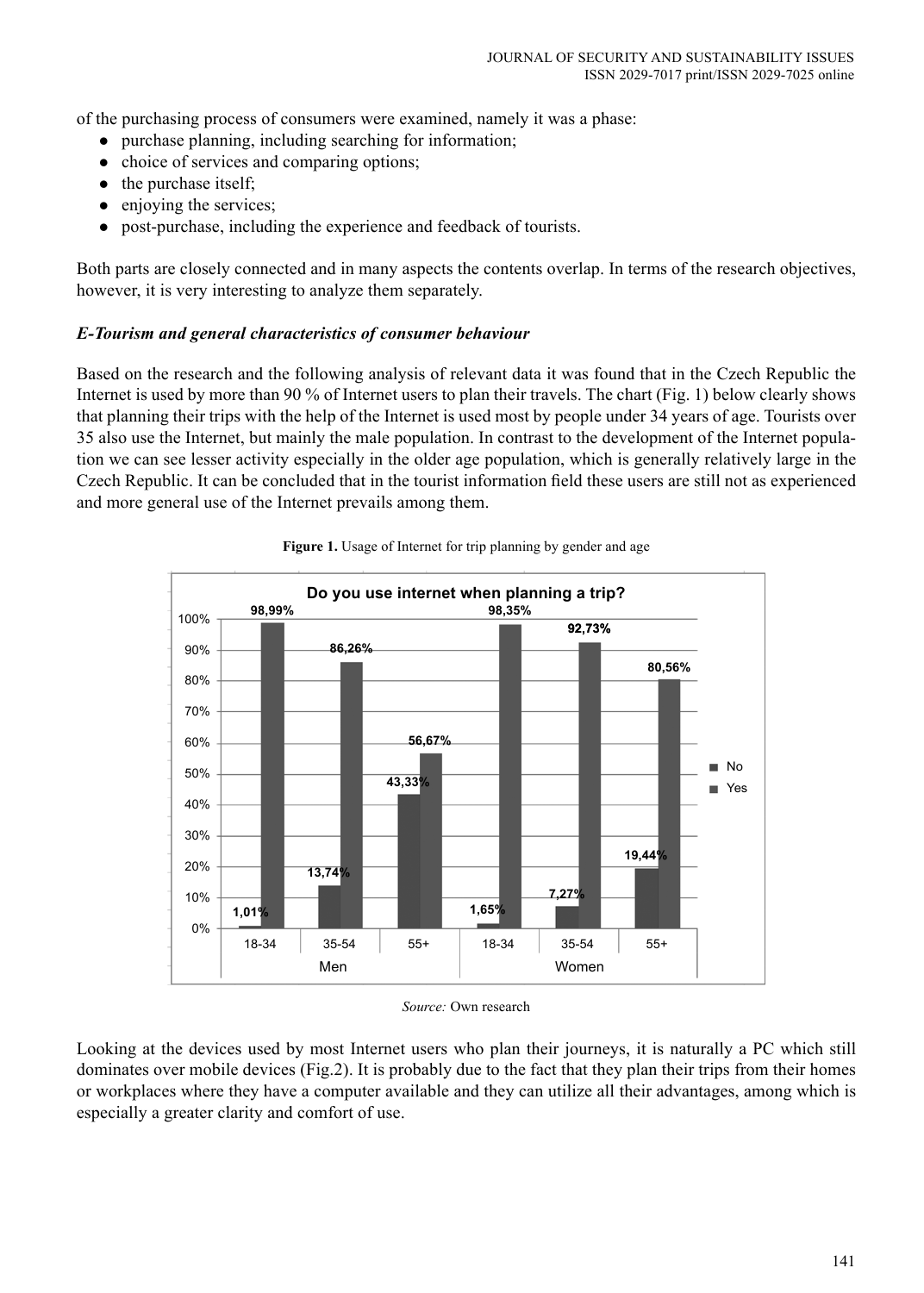

#### Figure 2. Devices used for the Internet trip planning by gender and age

*Source:* Own research

On the other hand, we can also see a relatively high percentage of mobile devices, which corresponds with a similar trend abroad. Tablets and smartphones are used, again, more by men than women.

Respondents browse the Internet especially for information about accommodation, transport and destination itself (Fig.3). The spectre of interest is, however, rather wide – they are also interested in Internet reviews, optional tours, car rentals, information about local transport, climate, weather, visa requirements and the like. Although respondents enjoy searching (64 %) and then they exploit the Internet reviews about the providers and the intermediaries of travel services, then after the trip, they do not bother to write such reviews, as we can see from the results of this research.



#### **Figure 3.** Information searched on the Internet

*Source:* Own research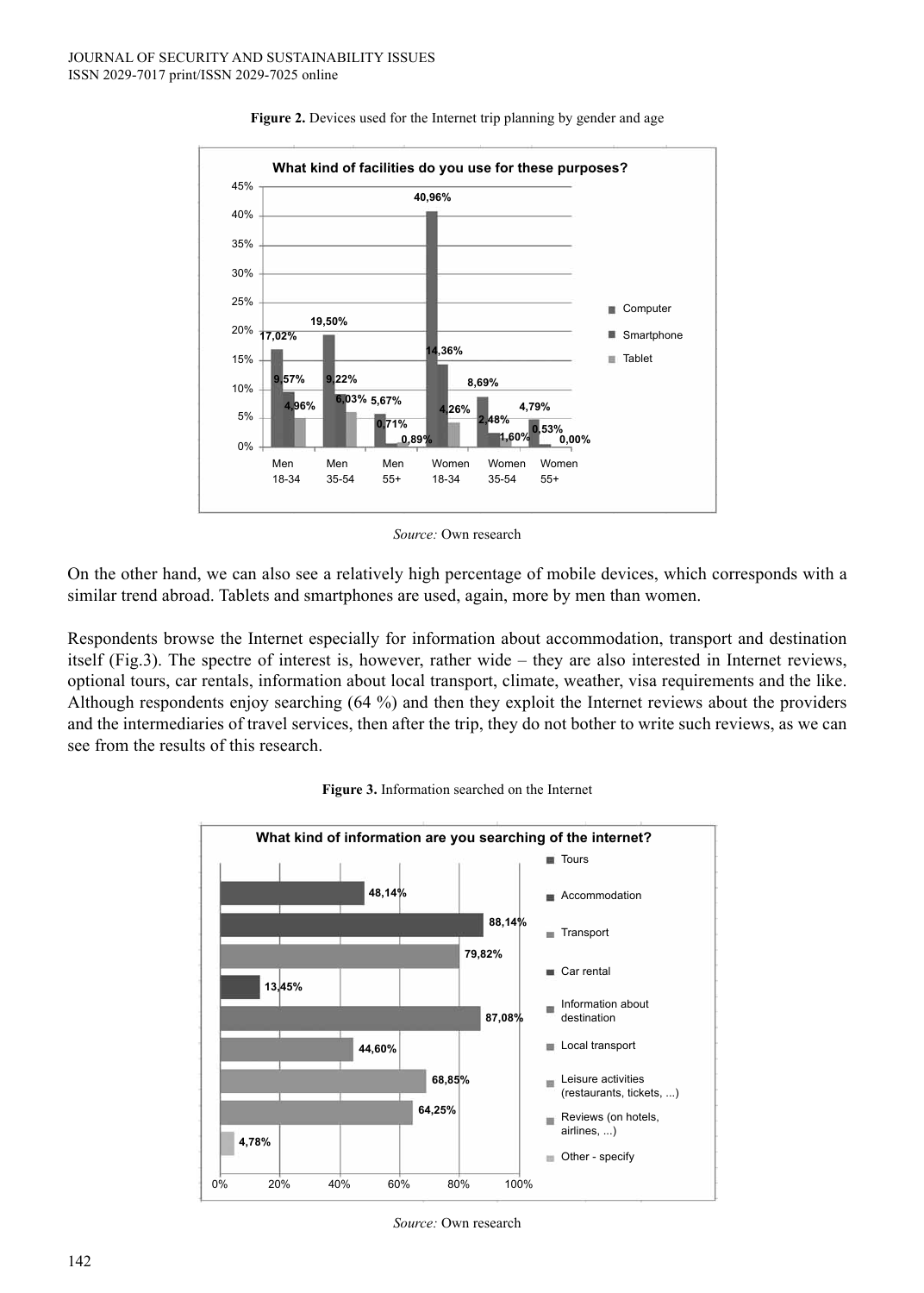When choosing services, the most frequently used sources of information are Internet search engines like Google.com or the Czech Seznam.cz. The runners up are service provider websites, i.e. hotels, airlines and other. Here we have to point out that there is a difference in the information sources used for the selection of services and for their purchase. Many people choose services via Internet search engines, but then, they make the purchase through a travel agent. Or vice versa - they use Booking.com to find a hotel, and then they contact the hotel directly and buy the service directly from the provider.As the number of compared online resources for the selection of the route is concerned, almost 60 % respondents used the information from three to five different sources. A quarter of them tried six or more resources and less than a fifth selects a maximum of two sources. As follows from the previous questions, it is mostly about information related to accommodation, transport, destinations themselves and leisure options. That shows some experience in using the Internet for purchases of travel services – again, the Internet users follow the European trend.

In the shopping process, consumers are already sure when and where they want to go. But the decision where they will buy the service, it is not so clear - at the age of the Internet, the possibilities are many. When purchasing most Internet users (72 %) visit a particular provider website directly, where they do the purchase. Less than a half of respondents purchase desired services as a package in the form of a trip from a travel agent. Frequent are also purchases through intermediary services, such as Booking.com or Kayak.com. Mobile applications are used for purchases by only 8 % respondents. Comparison of the planning and purchasing phases shows that, when choosing a trip, respondents try more sites, but they purchase mainly from one. The difficulty here might be the lack of trust in online payments. Some respondents therefore stated that they do not buy on the Internet, they only book. During their stay itself, again, 75 % respondents go online mainly to Google or Seznam to look for information. Less than a half of the Internet users find useful destination websites and online tourist guides. While mobile applications are not much used when buying the journeys, a greater percentage of uses was observed during the stay – here again, unlike the shopping phase, we are talking about offline maps, navigation and traffic information. Part of the answer to the question respondents were asked was, that they do not use online resources during the stay because most of the information has already been found in advance, or they prefer asking locals for advice or they use printed materials . This can be explained by the high price of mobile connection, especially abroad, and also the commitment to the Internet resources provided free of charge by the providers of tourism services. The least percentage is represented by the information from travel agents and tour operators  $(3.5\%)$ .

As already noted, although Czech Internet users plan their journeys using the experience of others on review sites, they are not very active themselves (Fig.4). In this respect, the Czech consumers compared to other countries lack behind a little, as almost 40 % of respondents have never written a review, and 30 % more often than not write them. Those who are willing to share their impressions of the visited destinations rather use service provider sites directly, then Booking.com, intermediaries'(travel agents or tour operators) sites or Tripadvisor. com. Less popular are Orbion, Holidaycheck, Zoover or social networks.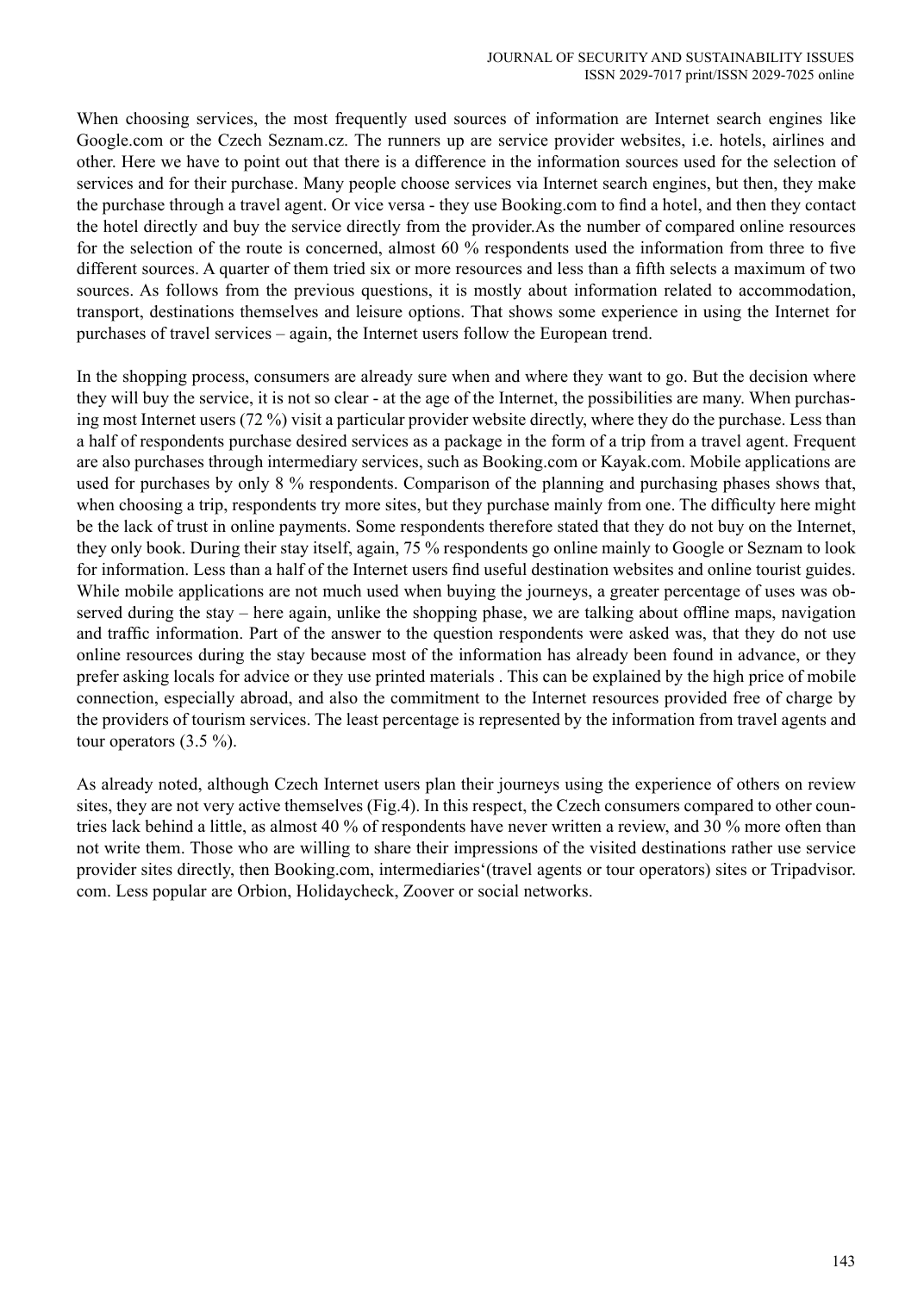

### **Figure 4.** Writing reviews after journey



## *Influence of mTourism on consumer behaviour*

The rise of smart phones has greatly affected the tourism market, too. Consumers use paper maps and printed guides less and less and they favour Internet in mobiles phones conveniently available anywhere in the world. Current smartphones and applications can quickly translate unknown words, help with transportation or locate you anywhere in the world. They work as boarding passes, make dinner reservations for you and help you find accommodation. This part of the survey gives an insight into the frequency and the possibility of using mobile phones not only for planning and purchase of trips and services during their stay, but also when using mobile applications.

Mobile devices are used for planning trips by around 40 % of Internet users of this survey (Fig.5). In the chart below we can see that the mobile phone for these purposes is favoured by predominantly male population.



Figure 5: Usage of the Internet in mobile phones for trip planning by gender and age.

*Source:* Own research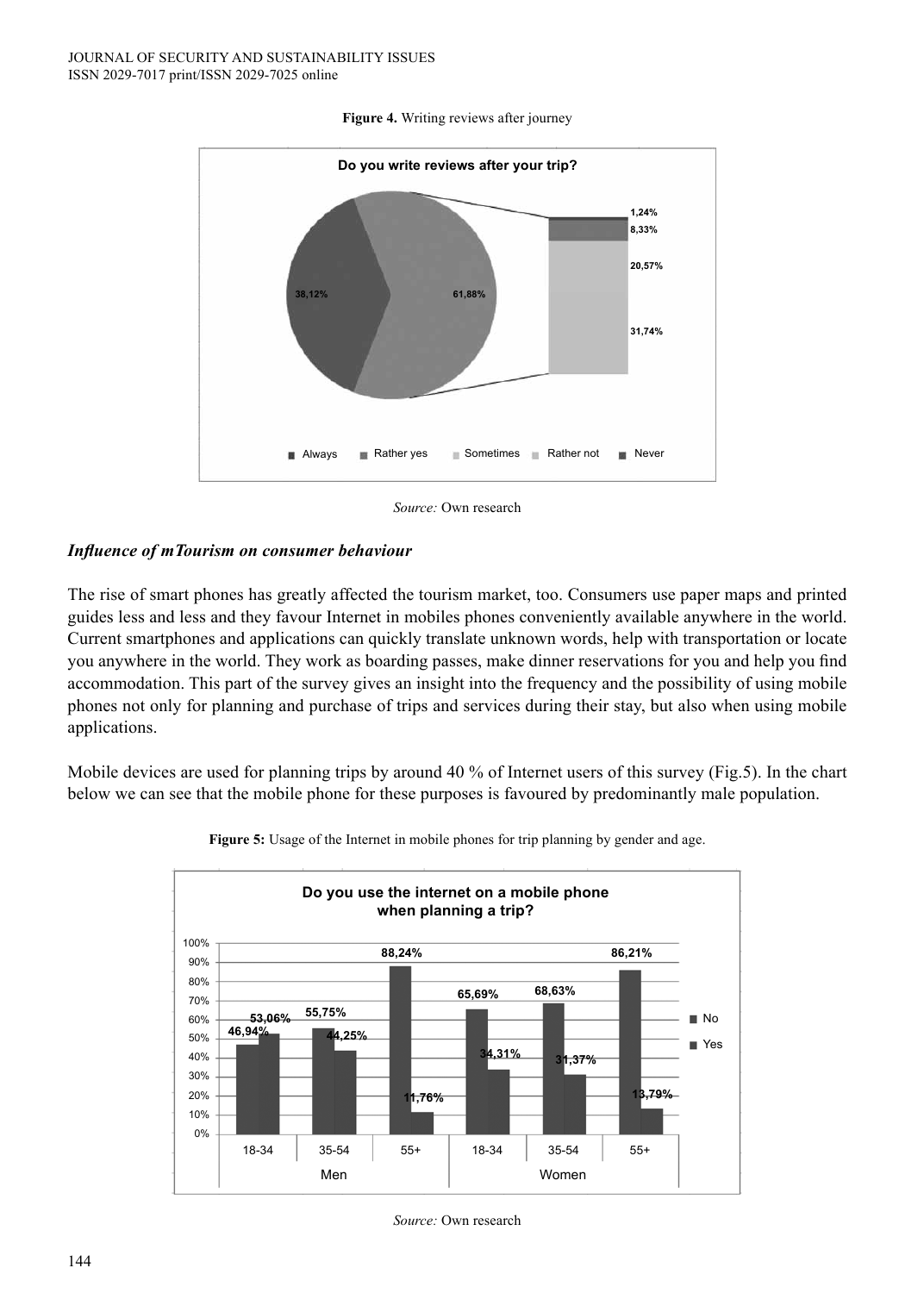Significant differences were observed in comparison with the shopping phase. In this case, the respondents used mobile phones more cautiously. When buying their journeys only 10 % of respondents trust purchasing via mobile phone. Most frequently they buy accommodation (79 %), airline tickets (70 %), bus tickets (62 %), train tickets (35 %) and local transport tickets in the destination (28 %). The graph below shows an interesting aspect in the category of 35-54-year-old males, where 32 % of respondents purchase services through mobile phones, a ratio very different from the remaining categories (Fig.6). The most common reason why respondents would not buy their trips through mobile phones is the poor readability and clarity on the small screen. Other reasons for the reluctance to pay via mobile phone is slow loading pages, lack of confidence in the safety of the reservation, expensive connection and inability of the mobile version of the site to make such reservation. Some respondents stated that they do not have or use the Internet in the mobile phone. While purchasing by mobile phone is used by the minimum number of respondents, during the stay in the destination the number increases significantly, up to 51 %. Most frequently maps are used and then the respondents seek further information about local transport, particular attractions, restaurants and tours. Less frequently mobile phones are used for restaurant bookings and tickets as well as online flight checking-in or boarding passes. As most other respondents stated, they used mobile phones to stay connected with family and friends, both through email and social networks, they are also interested in domestic affairs or seek information about the weather.







Despite the fact that smartphones are owned by an increasing percentage of the population, travel-related mobile applications are use by only 32 % respondents. The biggest complication is the need of mobile applications online access, which is not affordable for most consumers abroad. Therefore, more and more respondents are interested in offline applications that can be downloaded before the trip, which are then used in large numbers. At the same time the research shows that of the respondents who said they use the Internet in the mobile phone during their stay in the destination, only less than 48 % of them also use also mobile applications (Fig. 7) associated with travelling. Specific examples of widely used applications associated with travel include maps, navigation, airlines' applications, dictionaries, timetables, weather, Booking.com, Tripadvisor, Michelin Travel, Tabletenky etc. Most respondents found their applications at the App Store/Obchod Play or they downloaded them on the recommendation of friends and people they know.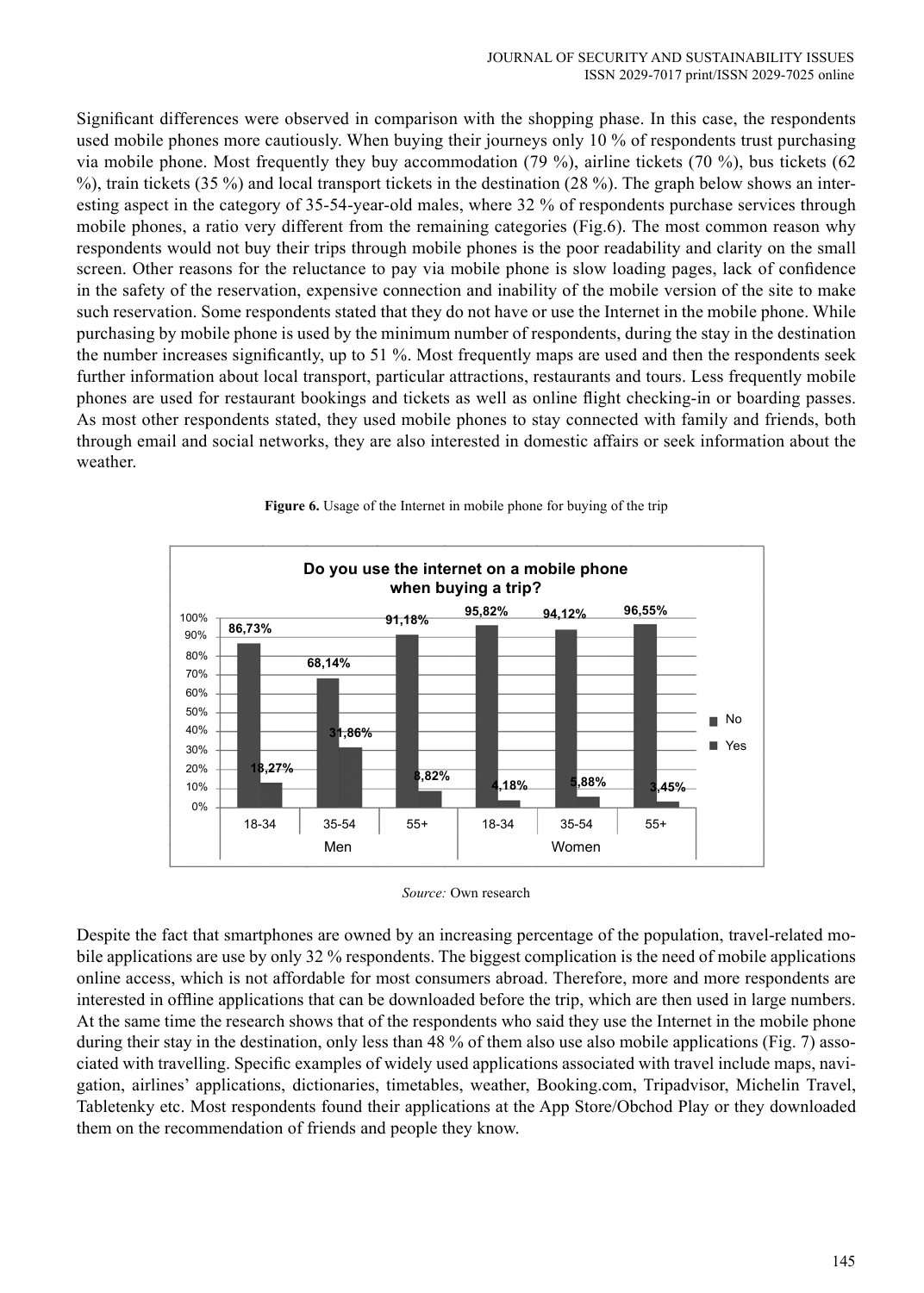

**Figure 7.** Purposes of usage of mobile applications

#### *Source:* Own research

### **4. Conclusions**

The market analysis shows that the Czech Republic is now a territory which benefit from high-tech level and user maturity of its consumers, just as the developed countries of Western Europe. At the same time it can be assumed that their consumer behaviour is strongly influenced by the high penetration of mobile phones in particular, when a role is also played by a social aspect and a higher commitment by Czech consumers for the fashion brand. From the perspective of online resources used in planning and own travel (or place of stay), can be observed rather slightly different representation, however, the same trend. Also, as in other European countries, such as France or Germany, there are probably reflected some experience in the use of online resources, which is reflected in the way the Internet users in the CR approach to search and purchase travel services. The overall level of services used and the information shows the growing importance of mobile technology for the tourism sector. Looking at the releasing mobile services market in the Czech Republic can be expected an increasing demand for mobile Internet and consequently an increase in the use of mobile applications, mobile web and tourism services in general.

Despite the overall high use of social networks in the Czech Republic, it is clear that the Czech Internet users like to be influenced by these resources, but do not tend yet to share their experiences within different review systems. Also, it can be stated that a relatively high percentage of Internet users use mobile Internet and applications at target destination. However, it is expected that abroad rather will be used within the free connection to Wi-Fi networks of tourism services providers as wider use will probably still impeded by the high price strategies of domestic mobile data services providers.

In the introduction it was stated, that this research was inspired by similar researches from abroad, mainly by research of the company PhoCusWright's from 2012. This part will be dedicated to comparing the situation in the Czech Republic with the European trend. In general it is obvious, that the situation in the Czech Republic copies the European average, although one can encounter several partial differences.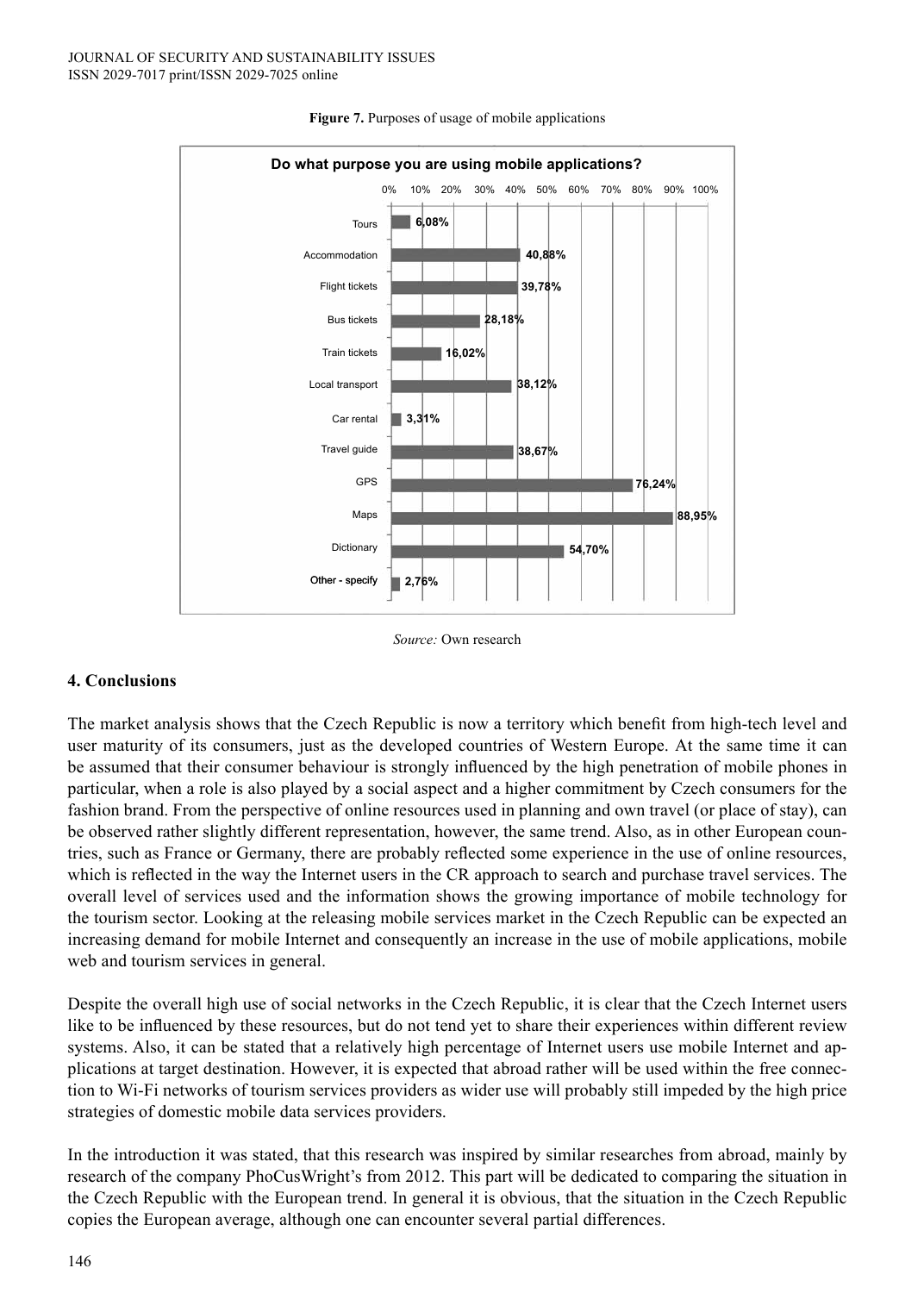When planning and purchasing trips, people still tend to prefer using computers because they find them more comfortable. Also, it is clearer and safer for them, mainly in payment operations, in comparison with smartphones and tablets. 60 % of Czech Internet users compare 3 to 5 different sources when planning a trip. Only one third uses more than 6 different sources. In Europe, more than 6 resources are used only by about 14 % of travellers. On the other hand, one third of Europeans compare only 1 to 3 sources, which is considerably higher percentage than in the Czech Republic. When selecting the journey most of the Europeans use the Internet search engines, the second most preferable way are websites of travel agents and tour operators. Here another slight difference is visible – people in the Czech Republic are increasingly turning directly to the service providers – hotels, airlines, etc. Both Czech and Europeans pay attention to travel websites providing information and reviews on travel-related businesses. Unlike Europeans, Czechs unfortunately don´t participate in writing reviews.

Smartphones and tablets are more used during the stay in the destination, where the people don´t have computers and prefer to be more mobile. These devices are then used more by men than women. There are several reasons for that. The research has shown that smartphones are used especially by business travellers, who are mostly men, and men are also bigger fans of modern technologies. Also, the age is an important indicator – the older the Internet user is, the less they use the Internet in mobile phones. This trend, however, is changing, and according to research work in the world, from year to year there are more and more people older than 55 years using Internet in mobile phones. In the future this increase is expected to continue, which corresponds hand in hand with the aging of the current Internet population.

Czech Internet users differ from Europeans also in the usage of smartphones during their stay in a destination. While Czechs use their mobile phones mostly for maps and dictionaries, Europeans in general, besides maps, they look for restaurants, cultural events, hotels or flight tickets. The most used mobile applications are maps in the first place, both in the Czech Republic and Europe. Offline applications are especially popular with travellers. Those are downloaded at home or in the hotel, therefore they don´t need Internet connection, which may be abroad relatively expensive. Sustainable development of tourism is dependent on level of cybersecurity and possibilities to develop of e-tourism in the future.

## **References:**

Buhalis, D. 2003. eTourism, Information technology for strategic tourism management, Harlow: Prentice Hall, 408p.

Buhalis, D., & Jun, S. H. 2011. E-Tourism. Goodfellow Publishers Ltd., pp. 1-38

Buhalis, D., & Law, R. 2008. Progress in tourism management: Twenty years on and 10 years after the Internet: The state of eTourism research. *Tourism Management* 29(4): 609–623.

Buhalis, D., & O´Connor, P. 2005. Information Communication Technology Revolutionizing Tourism. Tourism Recreation Research, 528p.

Český statistický úřad (Czech Statistical Office) Využívání informačních a komunikačních technologií v domácnostech a mezi jednotlivci 2013 (The Use of Information and Communivation Technologies in Households and by Individuals in 2013). [on-line]. [Accessed on. 2013-12-28]. Retrieved from http://www.czso.cz/csu/2013edicniplan.nsf/t/31002945B6/\$File/970113a.pdf

Chiabai, A., Platt, S., & Strielkowski, W. 2014. Eliciting users' preferences for cultural heritage and tourism-related e-services: a tale of three European cities, *Tourism Economics* 20(2): 263-277

Europe Online Travel Report (2012) yStats.com" [online]. [Accessed on. 2013-12-28]. Retrieved from: http://www.ystats.com/uploads/ report\_abstracts/928.pdf

Garín-Muñoz, T., & Pérez-Amaral, T. 2010. Internet Usage for Travel and Tourism*.* The Case of Spain. 21st European Regional ITS Conference, Copenhagen 2010, (pp. 1-23).

Grubicka, J.; Matuska, E. 2015. Sustainable entrepreneurship in conditions of UN (Safety) and technological convergence, *Entrepreneurship and Sustainability Issues* 2 (4):188–197. DOI: http://dx.doi.org/10.9770/jesi.2015.2.4(2)

Herget, J., Petrů, Z., Abrhám, J. 2015. City branding and its economic impacts on tourism, *Economics and Sociology* 8(1): 119-126.